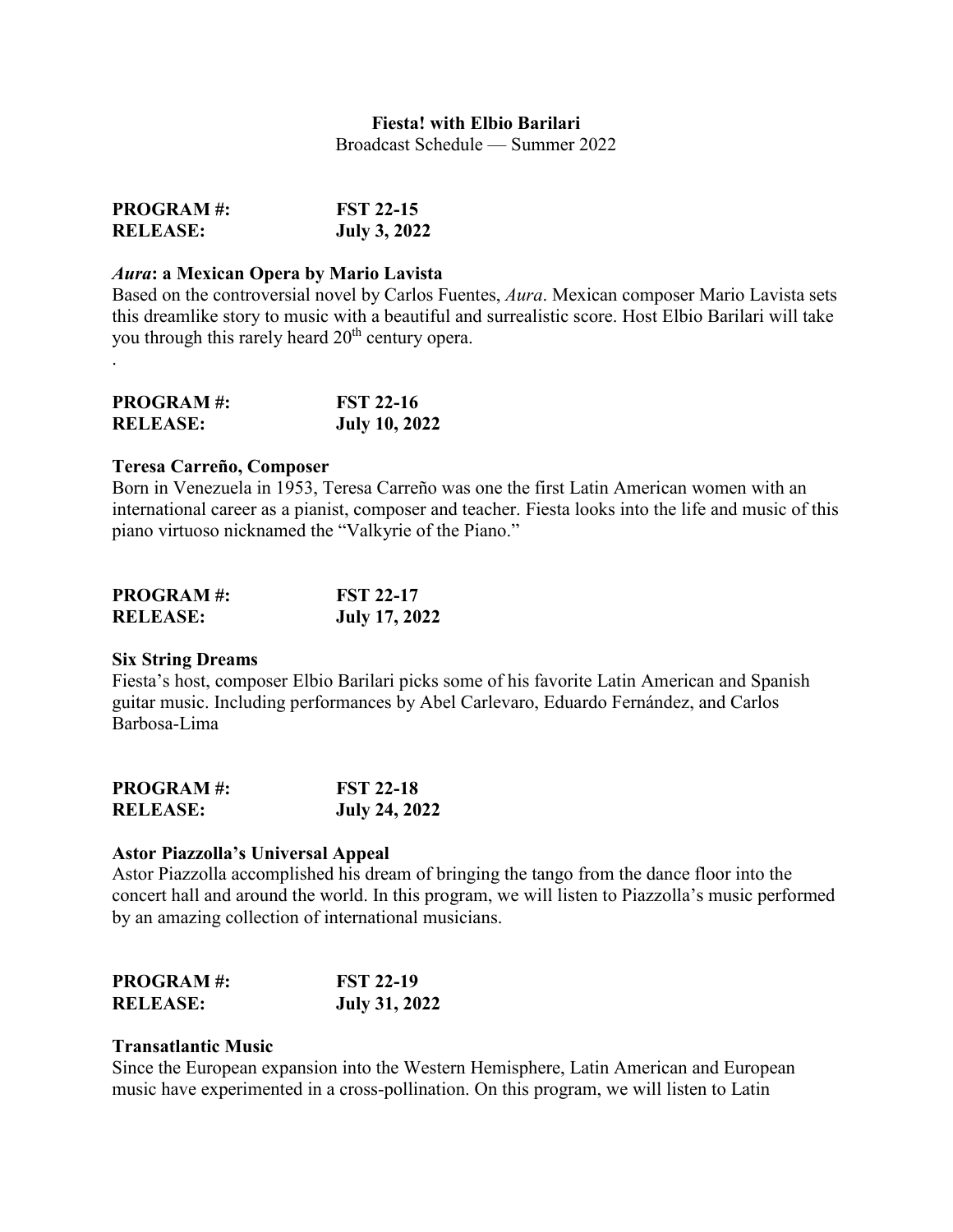American composers that had successful careers in Europe and from European composers that migrated to Latin America to make a name for themselves.

| <b>PROGRAM#:</b> | <b>FST 22-20</b>      |
|------------------|-----------------------|
| <b>RELEASE:</b>  | <b>August 7, 2022</b> |

## **Two-Hundred Years of Solitude**

Social struggle and conflict have punctuated the history of Latin America. Art has always been a reflection of a society and music can be one of the most powerful. On this program, Elbio Barilari presents musical works linked to society and human landscapes.

| <b>PROGRAM#:</b> | <b>FST 22-21</b>       |
|------------------|------------------------|
| <b>RELEASE:</b>  | <b>August 14, 2022</b> |

### **Danzón! The Music of Arturo Márquez**

Together with José Pablo Moncayo's "Huapango," Arturo Marquez's Danzón N.2 has become another non-official Mexican anthem and has garnered world-wide fame. Fiesta will tell the story behind Danzón N.2 and feature some other great pieces by Márquez.

| <b>PROGRAM#:</b> | <b>FST 22-22</b>       |
|------------------|------------------------|
| <b>RELEASE:</b>  | <b>August 21, 2022</b> |

# **The Prietos: Father and Son in Classical Music**

For several decades, Mexican cellist Carlos Prieto and his superb red Stradivarius have been at the top of the cello world. He is also the father of the conductor Carlos Miguel Prieto, who is music director of the great Orquesta Sinfonica Nacional de Mexico. In this program, we will feature recordings of father and son.

| <b>PROGRAM#:</b> | <b>FST 22-23</b>       |
|------------------|------------------------|
| <b>RELEASE:</b>  | <b>August 28, 2022</b> |

#### **Leo Brouwer Revisited**

Cuban composer Leo Brouwer has sparked single-handedly a renaissance of classical guitar and its repertoire. In this program, we will have another look into Brouwer's past 50 years of music creation, including his monumental "Concerto de Benicassim" for guitar and orchestra.

| <b>PROGRAM#:</b> | <b>FST 22-24</b>  |
|------------------|-------------------|
| <b>RELEASE:</b>  | September 4, 2022 |

**Caminos del Inka or Inka Road**